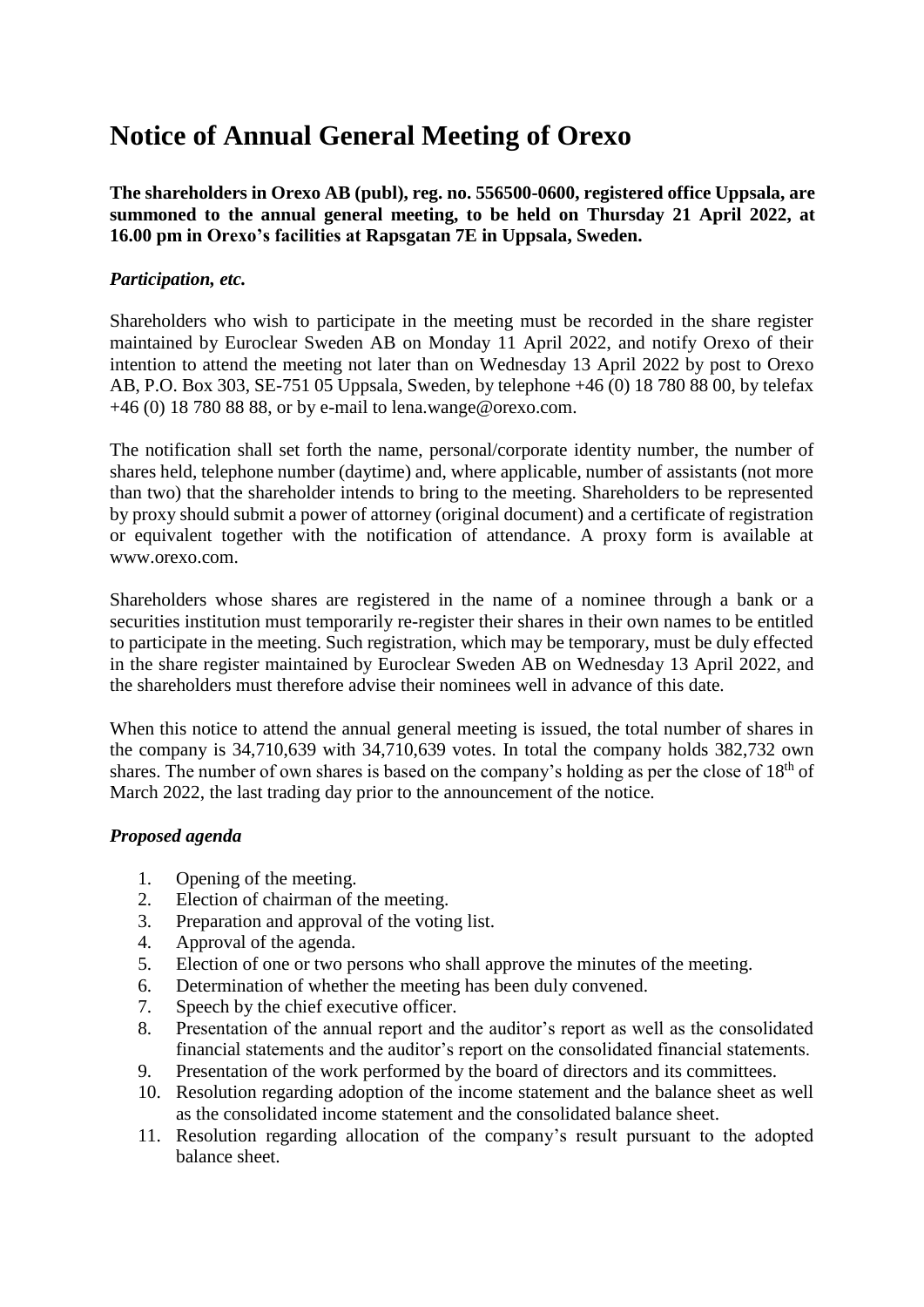- 12. Resolution regarding discharge from liability of the board members and the chief executive officer.
- 13. Determination of the number of board members and auditors.
- 14. Determination of fees for the board members and the auditor.
- 15. Election of board members, chairman of the board and auditor.
- 16. Presentation of the remuneration report for approval.
- 17. Resolution on guidelines for remuneration to the executive management.
- 18. Resolution regarding nomination committee.
- 19. Resolution regarding authorization for the board of directors to resolve to issue new shares.
- 20. Resolution regarding authorization for the board of directors to resolve to repurchase and transfer own shares.
- 21. Resolution regarding adoption of new performance-based long-term incentive program LTIP 2022.
- 22. Resolution regarding adoption of new performance-based long-term incentive program LTIP Stay-on 2022.
- 23. Closing of the meeting.

# *Proposals regarding chairman of the meeting, the board of directors and auditors (items 2, 13, 14 and 15)*

The nomination committee of Orexo, which consists of James Noble (chairman of the board), Christian Salling (Novo Holdings A/S and chairman of the nomination committee), Patrik Walldov (Anders Walldov, incl. indirect holding via Brohuvudet AB) and Claus Berner Møller (Arbejdsmarkedets Tillaegspension) proposes:

- that Rikard Lindahl, member of the Swedish Bar Association, from Advokatfirman Vinge, is elected chairman of the meeting (item 2),
- that the board of directors shall consist of eight board members with no deputy members (item 13),
- $-$  that the number of auditors shall be one with no deputy auditors (item 13),
- that the fees to the board of directors shall amount to SEK 3,550,000 to be allocated as follows: SEK 900,000 to the chairman and SEK 300,000 to each of the other board members, and in total SEK 400,000 to be allocated to the members of the audit committee so that the chairman of the committee receives SEK 200,000 and SEK 200,000 are allocated in equal parts between the other members of the committee, and in total SEK 150,000 to be allocated to the members of the remuneration committee in equal parts between the members of the committee, and that fees to the auditor shall be paid against approved accounts (item 14),
- that the independent board members James Noble, Staffan Lindstrand, Fred Wilkinson, Mary Pat Christie, Charlotte Hansson, Christine Rankin and Michael J Matly shall receive an additional fee of SEK 1,050,000, subject to (i) the board member's acquisition of shares in Orexo for the entire part (after taxes) of such additional board fee as soon as possible following the annual general meeting's resolution and the pay-out of the additional board fee, and (ii) the board member's commitment not to sell the shares during the board member's entire tenure on the Orexo board. The additional board fee is to be allocated as follows: SEK 450,000 to the chairman, corresponding to 50 percent of the ordinary board fee to the chairman, and SEK 100,000 to each of Staffan Lindstrand, Fred Wilkinson, Mary Pat Christie, Charlotte Hansson, Christine Rankin and Michael J Matly, corresponding to 33 percent of the ordinary board fee to such board members. In the event that the board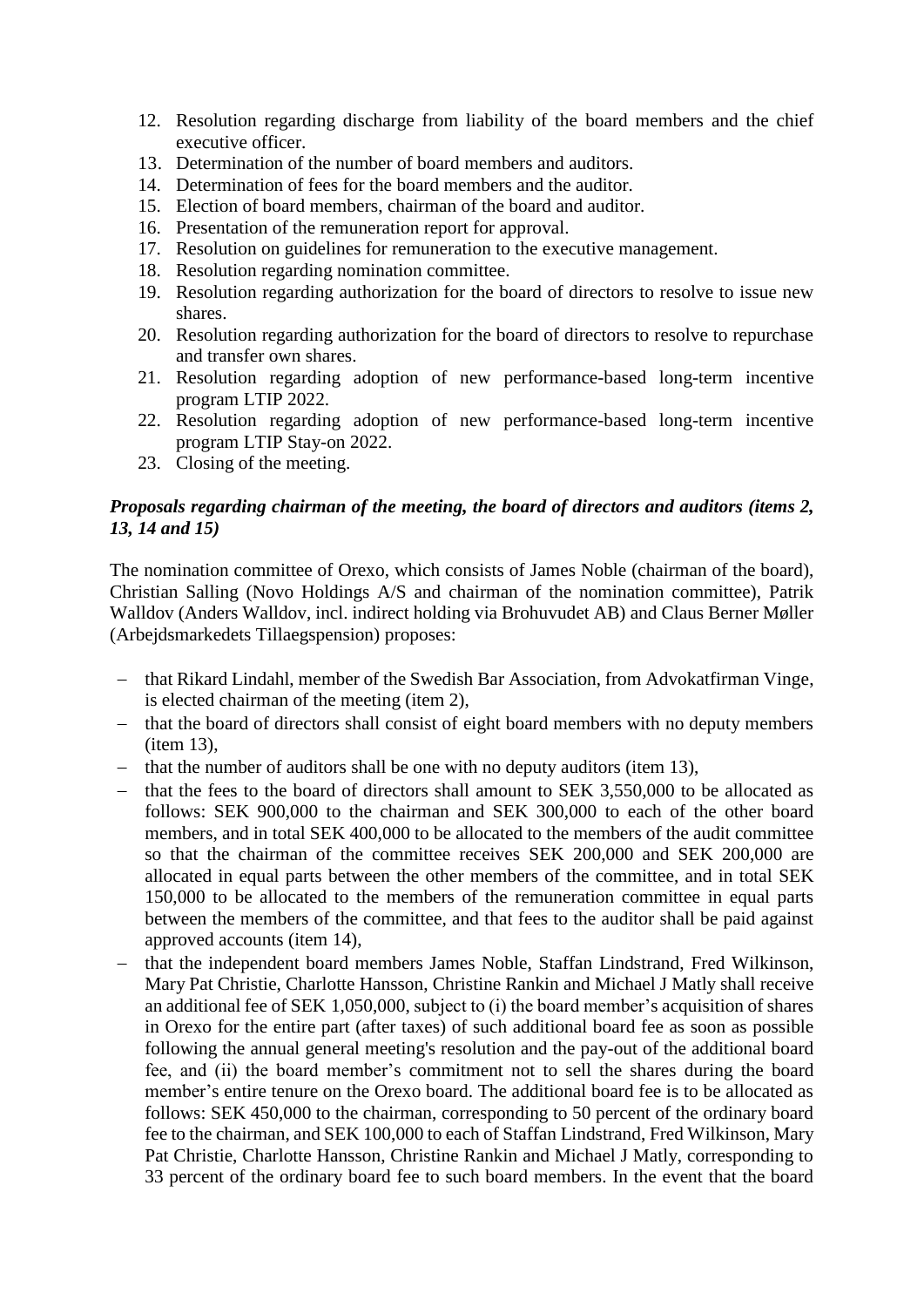member, before the succeeding annual general meeting, is dismissed due to breach of his/her obligations as a board member or leaves the board at his/her own request, the board member must repay the entire additional board fee (after taxes). James Noble has not participated in the nomination committee's handling of the proposal insofar as it concerns himself (item 14).

- that the board members James Noble, Staffan Lindstrand, Henrik Kjær Hansen, Fred Wilkinson, Mary Pat Christie and Charlotte Hansson are re-elected and that Christine Rankin and Michael J Matly are elected as new board members, all for the period up until the end of the next annual general meeting (item 15),
- that James Noble is re-elected as chairman of the board (item 15), and
- $-$  that Ernst & Young Aktiebolag is re-elected as auditor for the period up until the end of the next annual general meeting. The proposal is in accordance with the recommendation by the audit committee (item 15).

## *Allocation of the company's result (item 11)*

The board of directors proposes that there shall be no dividend for 2021 and that the results of the company shall be carried forward.

## *Proposal regarding resolution on guidelines for remuneration to the executive management (item 17)*

The board of directors proposes that the annual general meeting resolves to approve the board of directors' proposal concerning principles and guidelines for the remuneration of the company's executive management in accordance with what is stated below.

The executive management of Orexo falls within the provisions of these guidelines. Executive management refers to board members, the CEO and other members of the executive management, which comprised seven persons by the end of 2021. The guidelines are forwardlooking, i.e. they are applicable to remuneration agreed, and amendments to remuneration already agreed, after adoption of the guidelines by the annual general meeting 2022. These guidelines do not apply to any remuneration decided or approved by the general meeting.

Remuneration under employments subject to other rules than Swedish may be duly adjusted to comply with mandatory rules or established local practice, taking into account, to the extent possible, the overall purpose of these guidelines.

## **The guidelines' promotion of the company's business strategy, long-term interests and sustainability**

The company's business strategy is the following.

Orexo has developed from being an R&D stage company to becoming a profitable fully integrated specialty pharmaceutical company with its own commercial business in the US. From a strong operational and financial platform, Orexo is aiming to become a leader in the treatment of mental illness and substance use disorder. To achieve this, the commercial business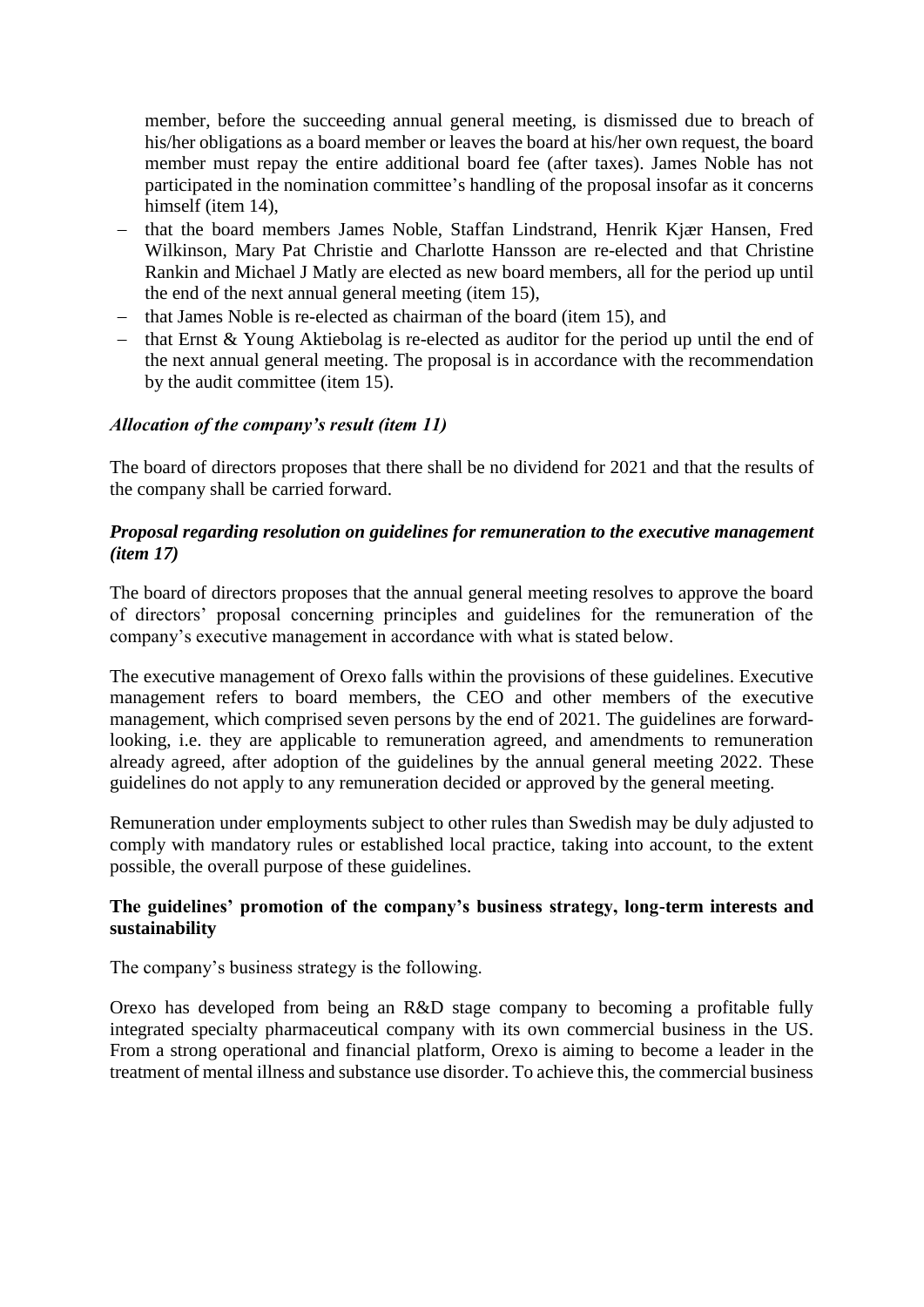will be broadened through business development, M&A and launch of proprietary pharmaceuticals and digital therapies.

Orexo's objectives and strategies onwards is to broaden the US commercial platform to leverage scale and expand sales, further accelerate Orexo US performance and EBIT contributions as well as to launch at least one new product from the pipeline within three years.

A prerequisite for the successful implementation of the company's business strategy and safeguarding of its long-term interests, including its sustainability, is that the company is able to recruit and retain qualified personnel. To this end, it is necessary that the company offers competitive remuneration. These guidelines enable the company to offer the executive management a competitive total remuneration.

Long-term share-related incentive plans have been implemented in the company. Such plans have been resolved by the general meeting and are therefore excluded from these guidelines. The long-term share-related incentive plans for certain senior executives and employees within the Orexo group and for Group Management Team and US Leadership Team employees, respectively, proposed by the board of directors and submitted to the annual general meeting 2022 for approval are excluded for the same reason. The proposed plans substantially correspond to existing plans for senior executives and employees. The current plans include certain executives and employees within the Orexo group. The performance criteria used to assess the outcome of the plans are distinctly linked to the business strategy and thereby to the company's long-term value creation, including its sustainability. These performance criteria currently comprise the share price development, the surpassing of a certain index or the meeting of certain financing and operating objectives, and thereby organic growth and product development. Further, the plans are conditional upon certain holding periods.

Variable cash remuneration covered by these guidelines shall aim at promoting the company's business strategy and long-term interests, including its sustainability.

#### **Types of remuneration, etc.**

Orexo shall offer terms of employment that are in line with market rates so that the company can recruit and retain skilled personnel. Remuneration to the executive management shall comprise a fixed salary, variable remuneration, long-term incentive programs, pensions and other customary benefits. Remuneration is based on the individual's commitment and performance in relation to previously established goals, both individual goals and goals for the entire company. Individual performance is continuously evaluated.

Fixed salary is generally reviewed on an annual basis and shall be based on the qualitative performance of the individual. The fixed salary of the executive management shall be in line with market conditions.

The executive management may be offered cash bonuses. The satisfaction of criteria for awarding variable cash remuneration shall be measured over a period of one year. Variable remuneration shall take into account the individual's level of responsibility and degree of influence. The size of variable remuneration is based on the percentage of predetermined and measurable criteria which can be financial or non-financial. They may also be individualized, quantitative or qualitative objectives. The criteria shall be designed so as to contribute to the company's business strategy and long-term interests, including its sustainability, by for example being clearly linked to the business strategy or promoting the executive's long-term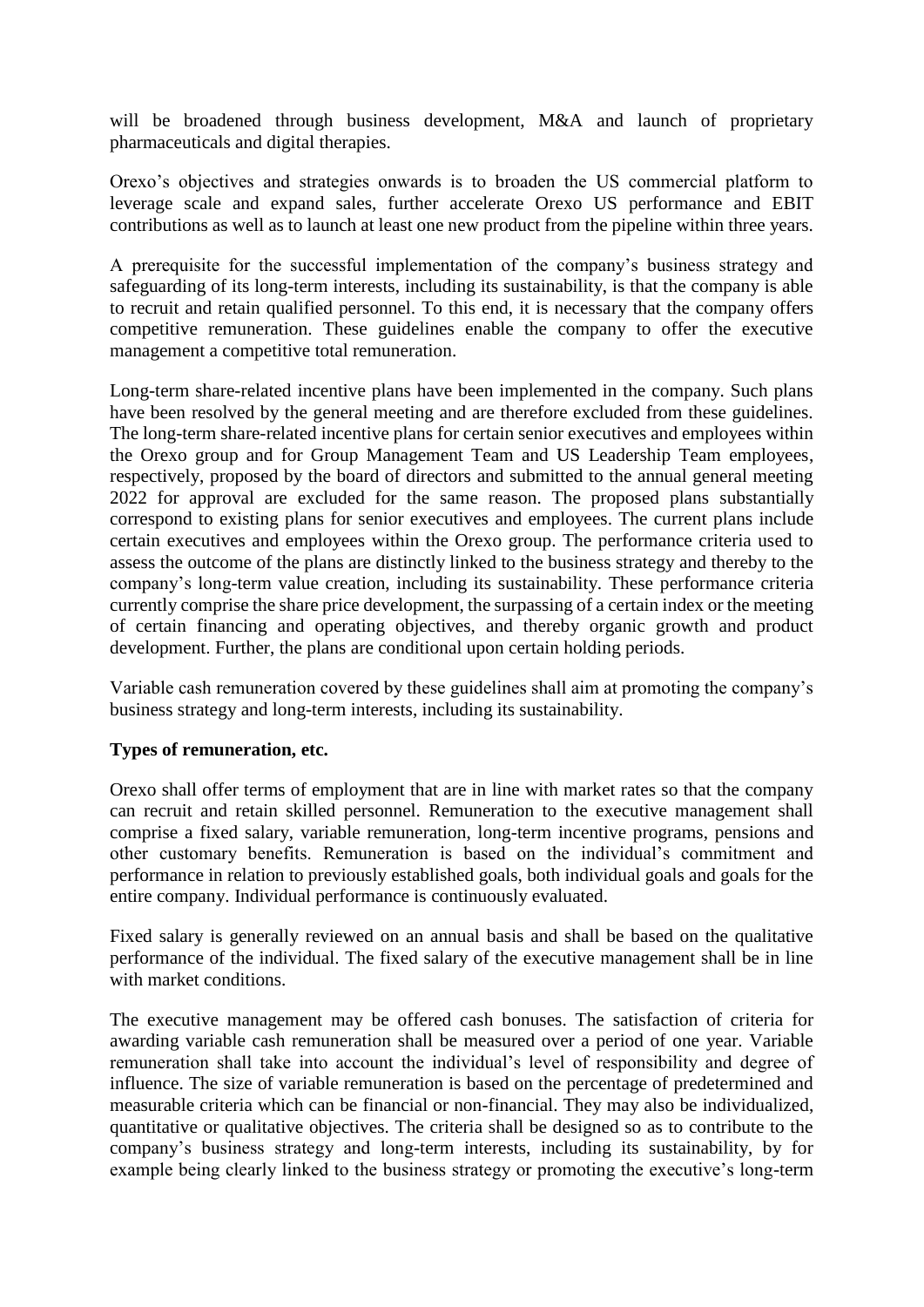development. To which extent the criteria for awarding variable cash remuneration has been satisfied shall be evaluated/determined when the measurement period has ended. The remuneration committee is responsible for the evaluation of the variable cash remuneration to the CEO and the other executives. For financial objectives, the evaluation shall be based on the latest financial information made public by the company. The variable remuneration shall amount to a maximum of 40 percent of the annual fixed cash salary for the CEO, up to 30 percent of the annual fixed cash salary for other members of the executive management in Sweden and up to 60 percent of the annual fixed cash salary for members of the executive management employed in the US subsidiary. The majority of the variable remuneration shall be based on the sales development and the financial results at group and subsidiary level. The percentage rate in relation to US employees reflects the subsidiary's significance for the group's earnings as well as an American labor market that is requiring an increased share of variable remuneration in order to attract and retain key employees. Furthermore, the board of directors shall have the option of allocating further variable non-recurring remuneration to the management when the board deems it to be appropriate. Such allocation of non-recurring remuneration may, after consolidation with other variable remuneration, amount to a maximum of 70 percent of the annual fixed cash salary.

The CEO and the other members of the executive management are covered by defined contribution pension plans, including health insurance (Sw. *sjukförsäkring*). Variable cash remuneration shall not qualify for pension benefits except to the extent required by mandatory collective agreement provisions applicable to the executive. The pension premiums paid by the company to the CEO amount to 20 percent of the annual fixed cash salary and amount to not more than 25 percent of the annual fixed cash salary for other members of the executive management team.

The employment agreement with the CEO may be terminated with six months' notice. Employment agreements with the other members of the executive management may be terminated with a notice of between zero and six months. The CEO is entitled to severance pay equivalent to six months' salary if employment is terminated by the company. The other members of the executive management are entitled to severance pay equivalent to between 3 and 12 months' salary if employment is terminated by the company. Upon notice from the executive, there is no right to severance pay.

In addition, remuneration may be paid for non-compete undertakings. Such remuneration shall compensate for loss of income and shall only be paid in so far as the previously employed executive is not entitled to severance pay. The remuneration shall be based on the fixed cash salary at the time of termination of employment and be paid during the time the non-compete undertaking applies, however not for more than 12 months following termination of employment.

Executives may be awarded customary other benefits, such as company car and travel between the place of residence and the workplace. Such other benefits may amount to not more than 20 percent of the fixed annual cash salary.

The board is entitled, if it assesses that this is warranted in an individual case, to assign company work to a board member over and above the board assignment, in which case the board member may be granted reasonable remuneration.

For employments governed by rules other than Swedish, pension benefits and other benefits may be duly adjusted for compliance with mandatory rules or established local practice, taking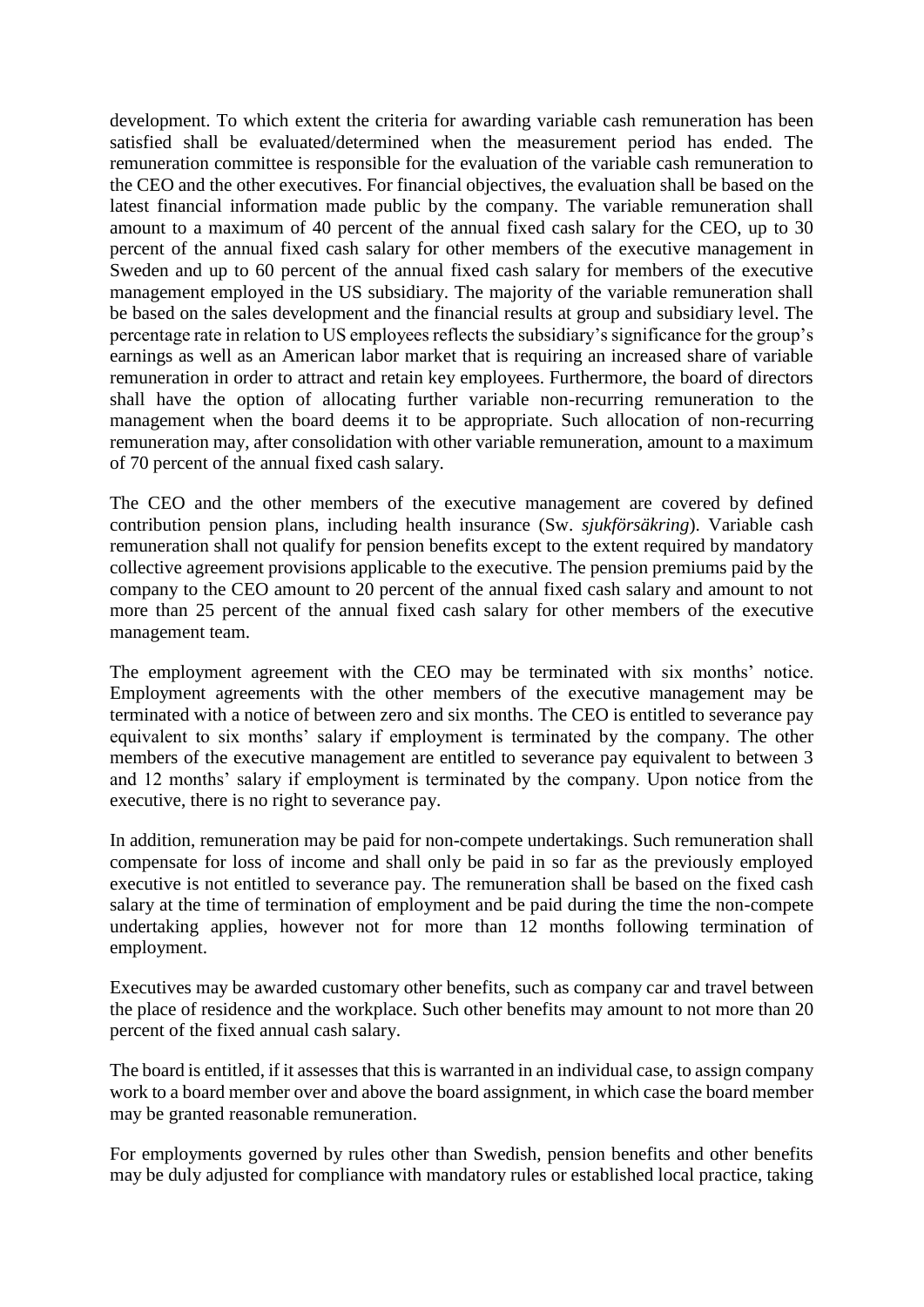into account, to the extent possible, the overall purpose of these guidelines. Executives who are expatriates to or from Sweden may receive additional remuneration and other benefits to the extent reasonable in light of the special circumstances associated with the expat arrangement, taking into account, to the extent possible, the overall purpose of these guidelines. Such benefits may not in total exceed 30 percent of the fixed annual cash salary.

## **Salary and employment conditions for employees**

In the preparation of the board of directors' proposal for these remuneration guidelines, salary and employment conditions for employees of the company have been taken into account by including information on the employees' total income, the components of the remuneration and increase and growth rate over time, in the remuneration committee's and the board of directors' basis of decision when evaluating whether the guidelines and the limitations set out herein are reasonable.

# **The decision-making process to determine, review and implement the guidelines**

The board of directors has established a remuneration committee. The committee's tasks include preparing the board of directors' decision to propose guidelines for executive remuneration. The board of directors shall prepare a proposal for new guidelines at least every fourth year and submit it to the general meeting. The guidelines shall be in force until new guidelines are adopted by the general meeting.

The remuneration committee shall also monitor and evaluate programs for variable remuneration for the executive management, the application of the guidelines for executive remuneration as well as the current remuneration structures and compensation levels in the company. The members of the remuneration committee are independent of the company and its executive management. The CEO and other members of the executive management do not participate in the board of directors' processing of and resolutions regarding remunerationrelated matters in so far as they are affected by such matters.

# **Derogation from the guidelines**

The board of directors may temporarily resolve to derogate from the guidelines, in whole or in part, if in a specific case there is special cause for the derogation and a derogation is necessary to serve the company's long-term interests, including its sustainability, or to ensure the company's financial viability. As set out above, the remuneration committee's tasks include preparing the board of directors' resolutions in remuneration-related matters. This includes any resolutions to derogate from the guidelines.

# *Resolution regarding nomination committee (item 18)*

The nomination committee proposes that the meeting resolves that the company shall have a nomination committee consisting of a representative of each of the three largest shareholders, based on the number of votes held, together with the chairman of the board. If any of the three largest shareholders declines to appoint a member to the nomination committee, additional shareholders are, by order of size, to be offered appointment until three members are appointed. The names of the members of the nomination committee and the names of the shareholders they represent shall be made public not later than six months before the annual general meeting and be based on shareholding statistics provided by Euroclear Sweden AB per the last banking day in August 2022. Unless the members of the nomination committee agree otherwise, the member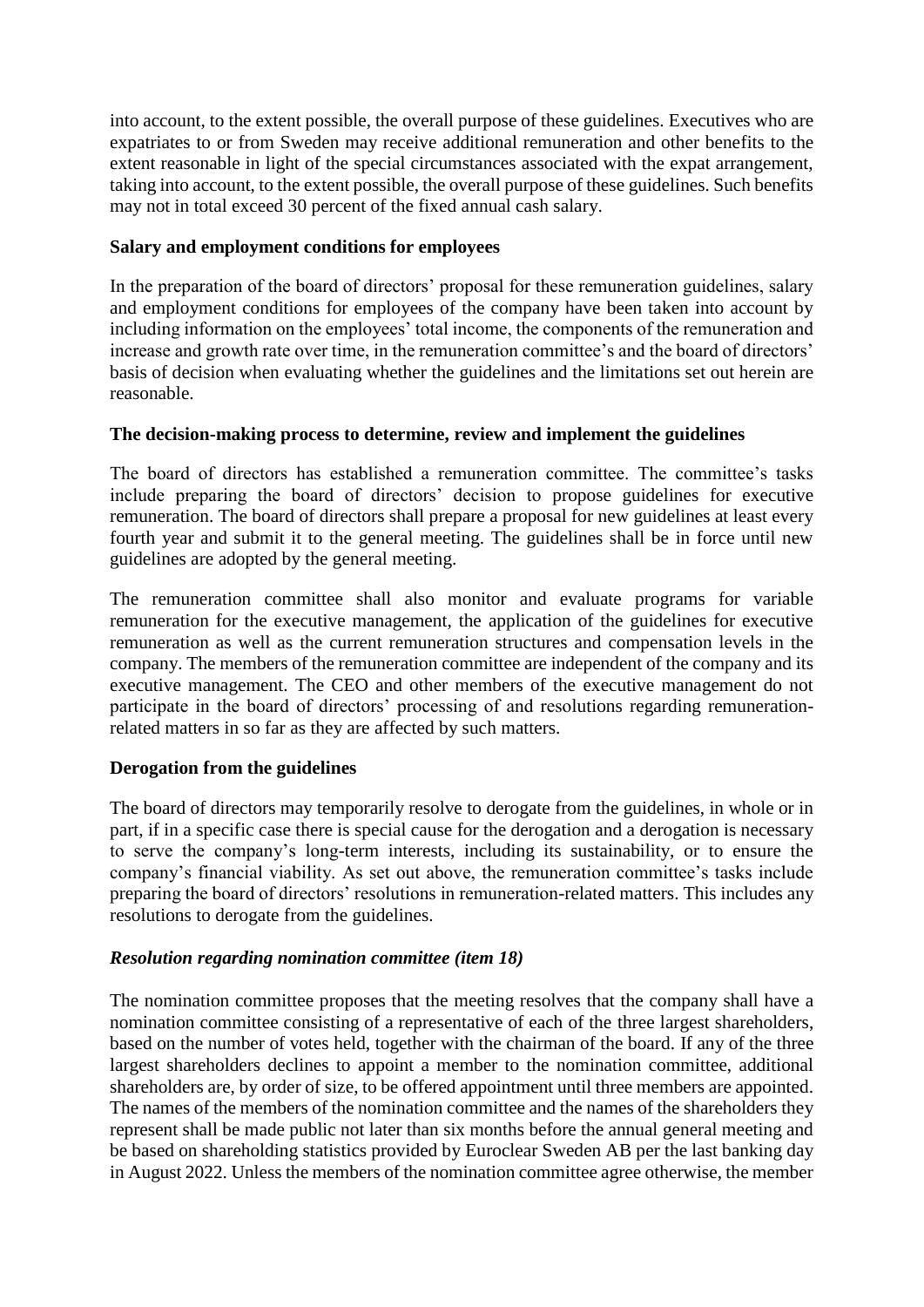representing the largest shareholder, based on the number of votes held, shall be appointed chairman of the nomination committee. If a shareholder representative no longer represents the owner or leaves the nomination committee before its work is completed, the shareholder shall be entitled to appoint a new member of the nomination committee. A shareholder who has appointed a member of the nomination committee has the right to remove such member and appoint a new member of the nomination committee. In the event a shareholder that has appointed a member is no longer one of the three largest shareholders, based on the number of votes held, the appointed member shall resign and be replaced by a new member in accordance with the above procedure. Unless special circumstances apply, no changes should be made in the composition of the nomination committee as a result of minor changes in voting rights or changes in voting rights which occur later than two months before the annual general meeting. Changes in the composition of the nomination committee shall be made public as soon as possible.

The nomination committee shall prepare and submit proposals to the general meeting on chairman of the meeting, board members, chairman of the board, board fees to each of the board members and the chairman as well as remuneration for committee work, if any, fees to the company's auditor, and, when applicable, proposal regarding election of new auditor. Further, the nomination committee shall prepare and propose principles for the composition of the nomination committee to the annual general meeting 2023. The nomination committee shall be entitled to charge the company with costs for consultants and other expenses necessary for the nomination committee to carry out its duties.

# *Resolution regarding authorization for the board of directors to resolve to issue new shares (item 19)*

The board of directors proposes that the annual general meeting authorizes the board of directors to resolve to issue new shares on one or several occasions until the next annual general meeting, with or without preferential rights for the shareholders, against cash payment or against payment through set-off or in kind, or otherwise on special conditions. However, such issue of shares must never result in the company's issued share capital or the number of shares in the company at any time, being increased by more than a total of 10 per cent. The purpose of the authorization is to enable the board to make corporate acquisitions, product acquisitions or to enter into collaboration agreements, or to raise working capital or broaden the shareholder base.

The CEO shall be authorized to make such minor adjustments to this resolution that may be necessary in connection with the registration thereof.

# *Resolution regarding authorization for the board of directors to resolve to repurchase and transfer own shares (item 20)*

The board of directors proposes that the annual general meeting authorizes the board of directors to resolve to repurchase, on one or several occasions until the next annual general meeting, as many own shares as may be purchased without the company's holding at any time exceeding 10 per cent of the total number of shares in the company. The shares shall be purchased on Nasdaq Stockholm and only at a price per share within the price range applicable, i.e. the range between the highest purchase price and the lowest selling price.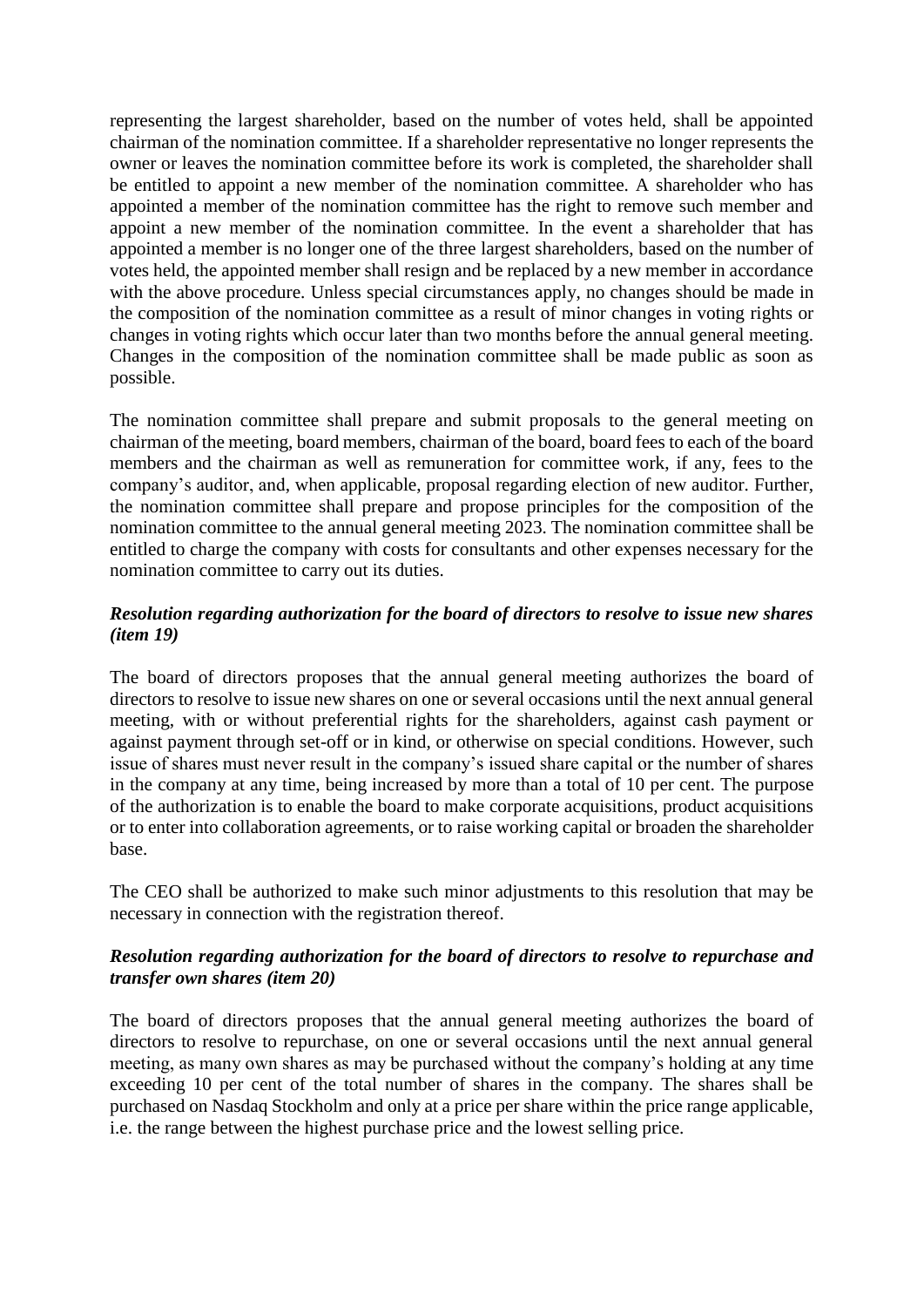The board of directors also proposes that the annual general meeting authorizes the board of directors to resolve, on one or several occasions until the next annual general meeting, to transfer (sell) own shares. Transfers may be carried out on Nasdaq Stockholm at a price within the price range applicable, i.e. the range between the highest purchase price and the lowest selling price. Transfers may also be made in other ways, with or without preferential rights for the shareholders, against cash payment or against payment through set-off or in kind, or otherwise on special conditions. Upon such transfers, the price shall be established so that it is not below market terms. However, a discount to the stock market price may apply, in line with market practice. Transfers of own shares may be made of up to such number of shares as is held by the company at the time of the board of director's resolution regarding the transfer.

The purpose of the authorization to repurchase own shares is to promote efficient capital usage in the company, to provide flexibility as regards the company's possibilities to distribute capital to its shareholders and for use in the context of the company's incentive plans. The purpose of the authorization to transfer own shares is to enable the board to make corporate acquisitions, product acquisitions or enter into collaboration agreements, or to raise working capital or broaden the shareholder base or for use in the context of the company's incentive plans.

The board of director's statement in accordance with chapter 19 section 22 of the Swedish Companies Act is made available together with the proposal.

The CEO shall be authorized to make such minor adjustments to this resolution that may be necessary in connection with the registration thereof.

# *Resolution regarding adoption of new performance-based long-term incentive program LTIP 2022 (item 21)*

The board of directors proposes that the annual general meeting resolves to implement a new performance-based long-term incentive program for not more than 130 selected employees within the Orexo group ("**LTIP 2022**").

LTIP 2022 is a three-year performance-based program. Under LTIP 2022, the participants will be granted, free of charge, (i) performance-based share awards ("**Share Awards**"), and (ii) performance-based employee stock options ("**Employee Stock Options**"), entitling to a maximum of 1,921,138 shares in Orexo, in accordance with the terms stipulated below. The Share Awards entitle to a maximum of 576,542 shares in Orexo and the Employee Stock Options entitle to a maximum of 1,344,596 shares in Orexo.

#### **The rationale for the proposal**

LTIP 2022 substantially corresponds with the performance based long-term incentive program adopted at the annual general meeting 2021 (LTIP 2021). LTIP 2022 is intended for certain senior executives and employees within the Orexo group. The board of directors of Orexo believes that an equity incentive program is an important part of a competitive remuneration package to be able to attract, retain and motivate qualified employees to the Orexo group. With reference thereto, the board of directors has decided to propose the adoption of a program corresponding to the program adopted at the annual general meeting 2021 (LTIP 2021). LTIP 2022 is based on performance-based Share Awards and Employee Stock Options and adapted to the current needs of the Orexo group.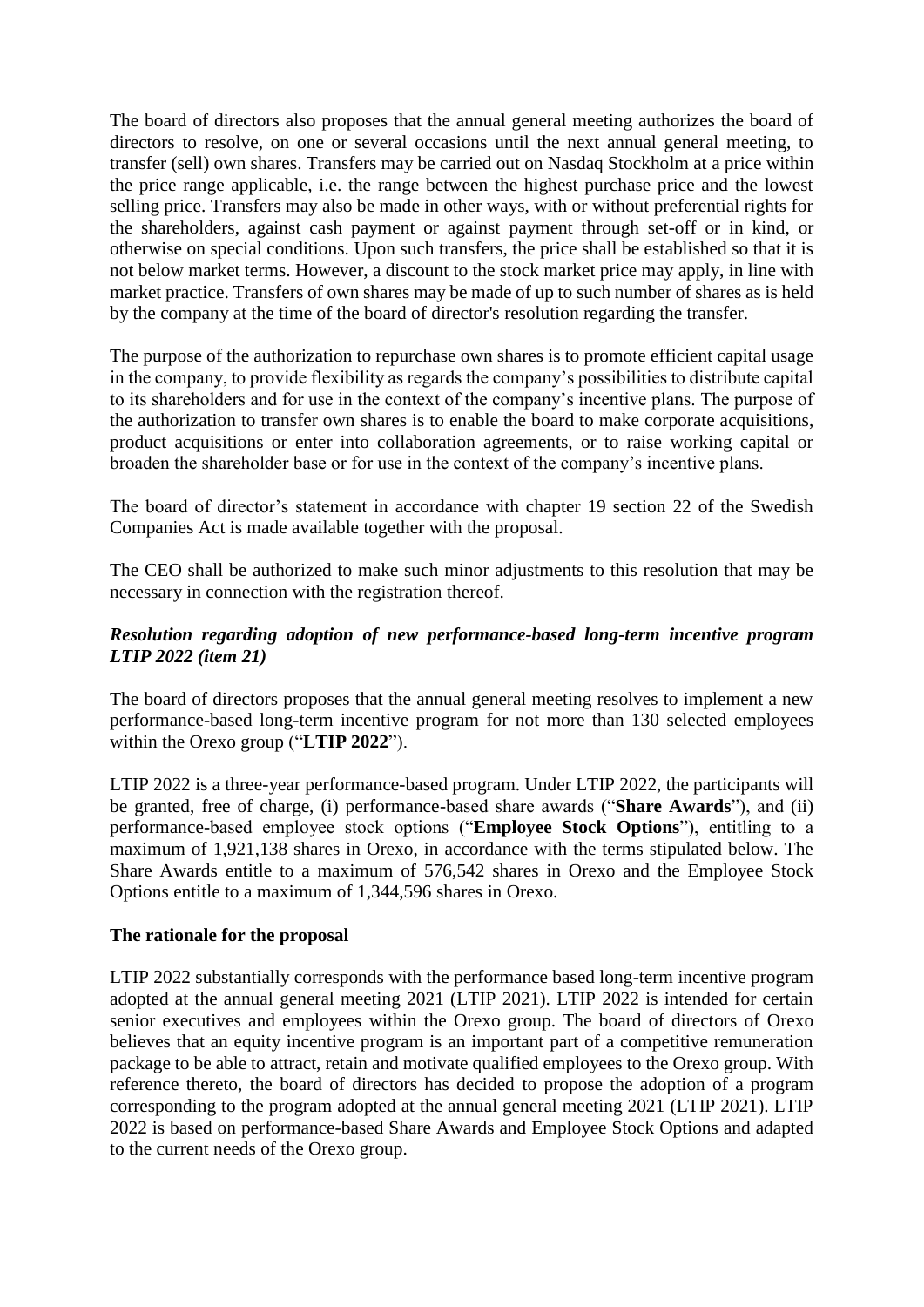The purpose of LTIP 2022 is to attract, retain and motivate employees of the Orexo group, provide a competitive remuneration package and to align the interests of the senior executives and employees with the interests of the shareholders. The board of directors is of the opinion that this strengthens the interest for Orexo's business and also stimulates company loyalty in the future. In light of the above, the board of directors believes that the implementation of LTIP 2022 will have a positive effect on the development of the Orexo group and consequently that LTIP 2022 is beneficial to both the shareholders and the company.

## **Conditions for Share Awards and Employee Stock Options**

The following conditions shall apply for the Share Awards and the Employee Stock Options.

- The Share Awards and the Employee Stock Options shall be granted free of charge to the participants as soon as possible following the annual general meeting 2022 and no later than on 30 June 2022. Out of the granted Share Awards and Employee Stock Options, 30 percent shall constitute Share Awards and 70 percent shall constitute Employee Stock Options.
- Each Share Award entitles the holder to receive one share in the company free of charge, except for the appropriate taxes, three years after the granting of the Share Award (the vesting period), provided that the holder, with some exceptions, still is employed by the Orexo group.
- Each Employee Stock Option entitles the holder to receive one share in the company upon payment of the strike price, three years after granting of the Employee Stock Option (the vesting period), provided that the holder, with some exceptions, still is employed by the Orexo group. The strike price shall be fixed to 100 percent of the volume-weighted average price for the Orexo share during the ten trading days preceding the date of the annual general meeting 2022.
- A prerequisite for entitlement to receive shares on the basis of Share Awards is that Performance Targets 1 and/or 2 have been satisfied pursuant to the terms and conditions specified below.
- A prerequisite for entitlement to receive shares on the basis of Employee Stock Options is that Performance Target 1 has been satisfied pursuant to the terms and conditions specified below.
- The number of Share Awards and Employee Stock Options encompassed by LTIP 2022 is to be re-calculated in the event that changes occur in Orexo's equity capital structure, such as a bonus issue, merger or consolidation of shares, new issue, reduction of the share capital or similar measures.
- To make the participants' interest equal with the shareholders', Orexo will compensate the participants for distributed dividends, if any, during the vesting period by increasing the number of shares that each Share Award and each Employee Stock Option, respectively, entitles to after the vesting period.
- The Share Awards and the Employee Stock Options are non-transferable and may not be pledged.
- The Share Awards and the Employee Stock Options can be granted by the parent company and any other company within the Orexo group.

#### **Performance Conditions**

The Share Awards are to be divided according to two different performance conditions encompassed by LTIP 2022. The performance conditions focus on the holder still being employed by the Orexo group ("**Performance Target 1**") and Orexo's financial and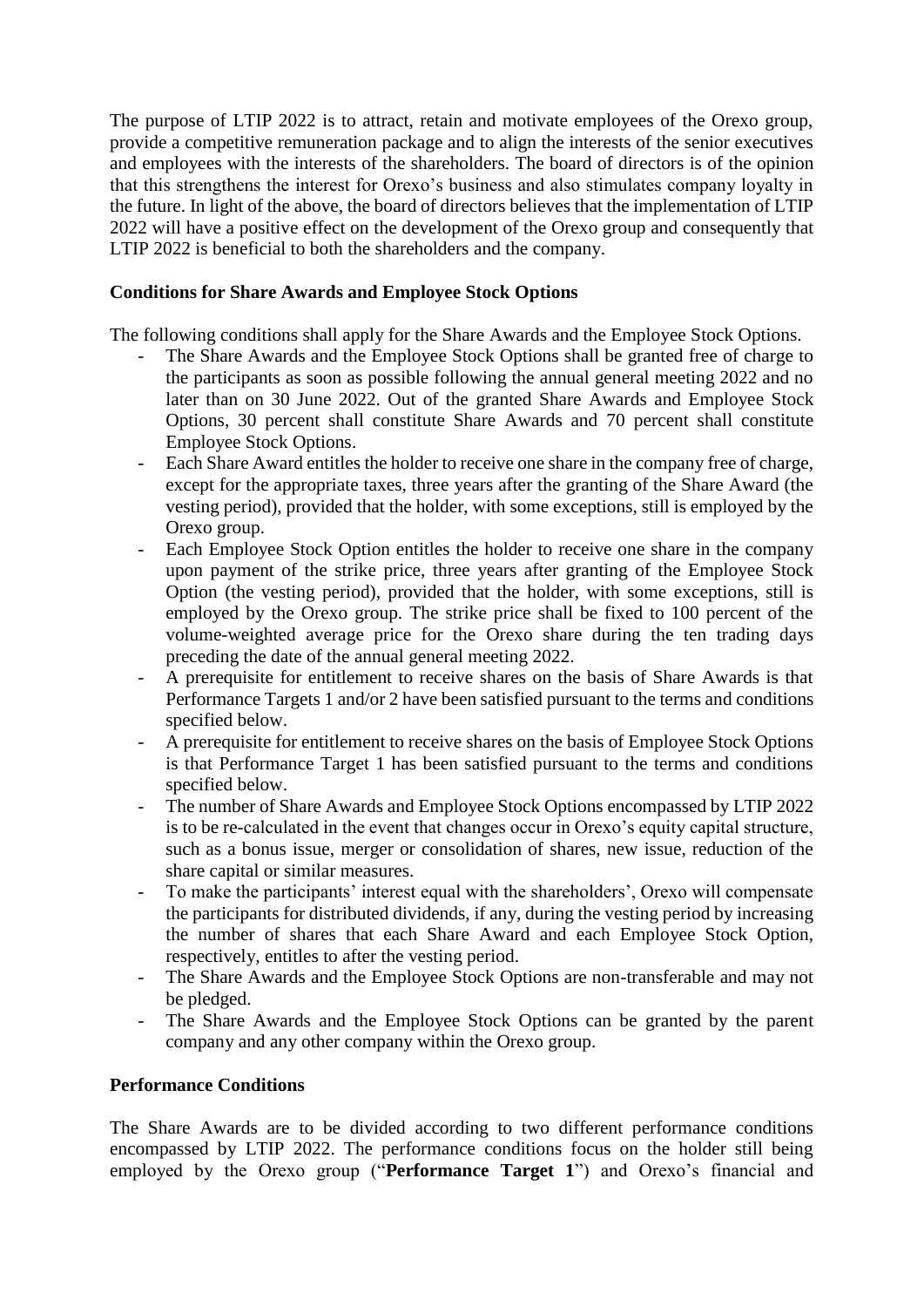operational targets for 2022 ("**Performance Target 2**"). Of each participant's granted Share Awards, approximately 33 percent (one third) will pertain to Performance Target 1 and up to approximately 67 percent (two thirds) will pertain to Performance Target 2.

The Employee Stock Options are to be divided according to one performance condition encompassed by LTIP 2022, which is Performance Target 1. Of each participant's granted Employee Stock Options, 100 percent will pertain to Performance Target 1, meaning that no Employee Stock Options will vest unless the performance target is met.

The allotment of shares that each participant later may receive depends on achievement of the established performance targets as described below.

**Performance Target 1 (for Share Awards and Employee Stock Options)**: This target pertains to the holder still being employed by the Orexo group upon vesting.

**Performance Target 2 (for Share Awards)**: This target pertains to the fulfilment of the financial and operational targets for the financial year 2022 as established by the board of directors and relates to Orexo's key KPIs as for example revenue, profitability and achieved milestones, etc. Performance achievement of individual targets is weighted into an overall average performance achievement. The outcome will be measured lineally; meaning that from zero to 100 percent of the Share Awards will vest depending on the overall average rate of performance of the financial and operational targets. All Share Awards will vest and entitle to one share each if 100 percent of the overall average performance is achieved. When calculating the overall performance achievement, individual targets may account for a maximum of 120 percent achievement, but the overall average performance is capped at 100 percent. If performance achievement falls below 80 percent for an individual target, this individual target accounts for zero in the calculation of the overall average achieved.

The board of directors will present the rate of achievement of Performance Target 2 in the annual report for 2022.

# **Allocation**

The participants are divided into two allocation categories: (i) CEO and other members of group management; (ii) other personnel. The maximum number of Share Awards and Employee Stock Options that a participant may be granted in LTIP 2022 depends on the category to which the participant belongs.

To ensure that the value of the share-based remuneration does not reach an unintended level in relation to other remuneration, the value of the Share Awards and Employee Stock Options granted to the CEO and group management must not, at the time of the grant, exceed a value equal to the person's current annual base salary. For other personnel the value must not exceed 33 percent of the annual base salary.

The board of directors shall resolve upon the final allocation of the Share Awards and Employee Stock Options as soon as possible after the annual general meeting. Several factors will be considered in order to secure recruitment, retention and motivation when deciding upon individual allocations including position within Orexo, individual performance and total value of current remuneration package. Individual allocation cannot exceed the above-mentioned limit for the category that the individual belongs to. Out of the allocated Share Awards and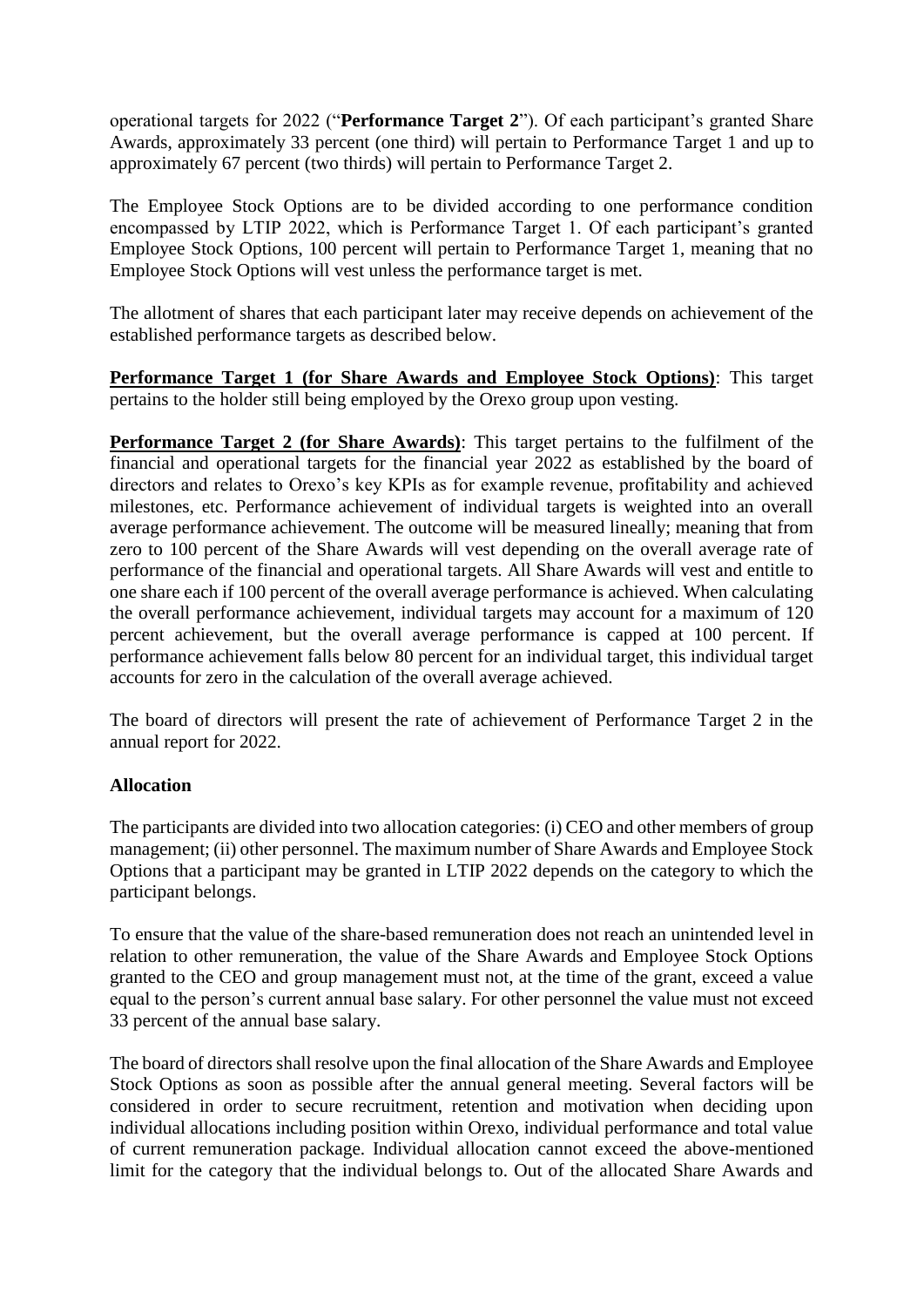Employee Stock Options, 30 percent will constitute Share Awards and 70 percent will constitute Employee Stock Options.

The share price that is to form the basis for calculating the number of Share Awards and Employee Stock Options is to correspond to the average last price paid during a given period of trading. This period comprises the first ten days of trading immediately following the date of the 2022 annual general meeting. The share price is then divided by the individual granting value in order to arrive at the total number of Share Awards and Employee Stock Options granted per participant.

# **Preparation and administration**

The board of directors shall be responsible for preparing the detailed terms and conditions of LTIP 2022, in accordance with the mentioned terms and guidelines. To this end, the board of directors shall be entitled to make adjustments to meet foreign regulations or market conditions. The board of directors may also make other adjustments if significant changes in the Orexo group, or its operating environment, would result in a situation where the decided terms and conditions for LTIP 2022 no longer are appropriate. Prior to finally determining allotment of shares on the basis of Share Awards and Employee Stock Options, the board of directors will assess whether the outcome of LTIP 2022 is reasonable. This assessment will be conducted in relation to the company's financial earnings and position, conditions in the stock market and other circumstances. Should the board of directors not consider the outcome to be reasonable, the number of shares to be allotted will be reduced.

## **Preparation of the proposal**

LTIP 2022 has been initiated by the board of directors of Orexo and has been structured in consultation with external advisers based on an evaluation of prior incentive programs and best market practices. LTIP 2022 has been prepared by the remuneration committee and reviewed at meetings of the board of directors.

#### **Scope and costs of the program**

LTIP 2022 will be accounted for in accordance with "IFRS 2 – Share-based payments". IFRS 2 stipulates that the Share Awards and Employee Stock Options should be expensed as personnel costs over the vesting period and will be accounted for directly against equity. Personnel costs in accordance with IFRS 2 do not affect the company's cash flow. Social security costs will be expensed in the income statement during the vesting period.

Assuming a share price at the time of implementation of SEK 20.00, that Performance Target 1 is achieved and that Performance Target 2 is achieved at 50 percent, including a share price increase of 30 percent during the vesting period, the annual cost for LTIP 2022 including social security costs is estimated to approximately SEK 30.7 million before tax. The corresponding annual cost with full achievement of Performance Target 1 and Performance Target 2, including a share price increase of 60 percent during the vesting period, is estimated to approximately SEK 50.9 million before tax.

LTIP 2022 will have marginal effects on Orexo's key ratios since delivery of shares shall be made by way of transfer of Orexo's repurchased shares as is described under section "Delivery under LTIP 2022" below.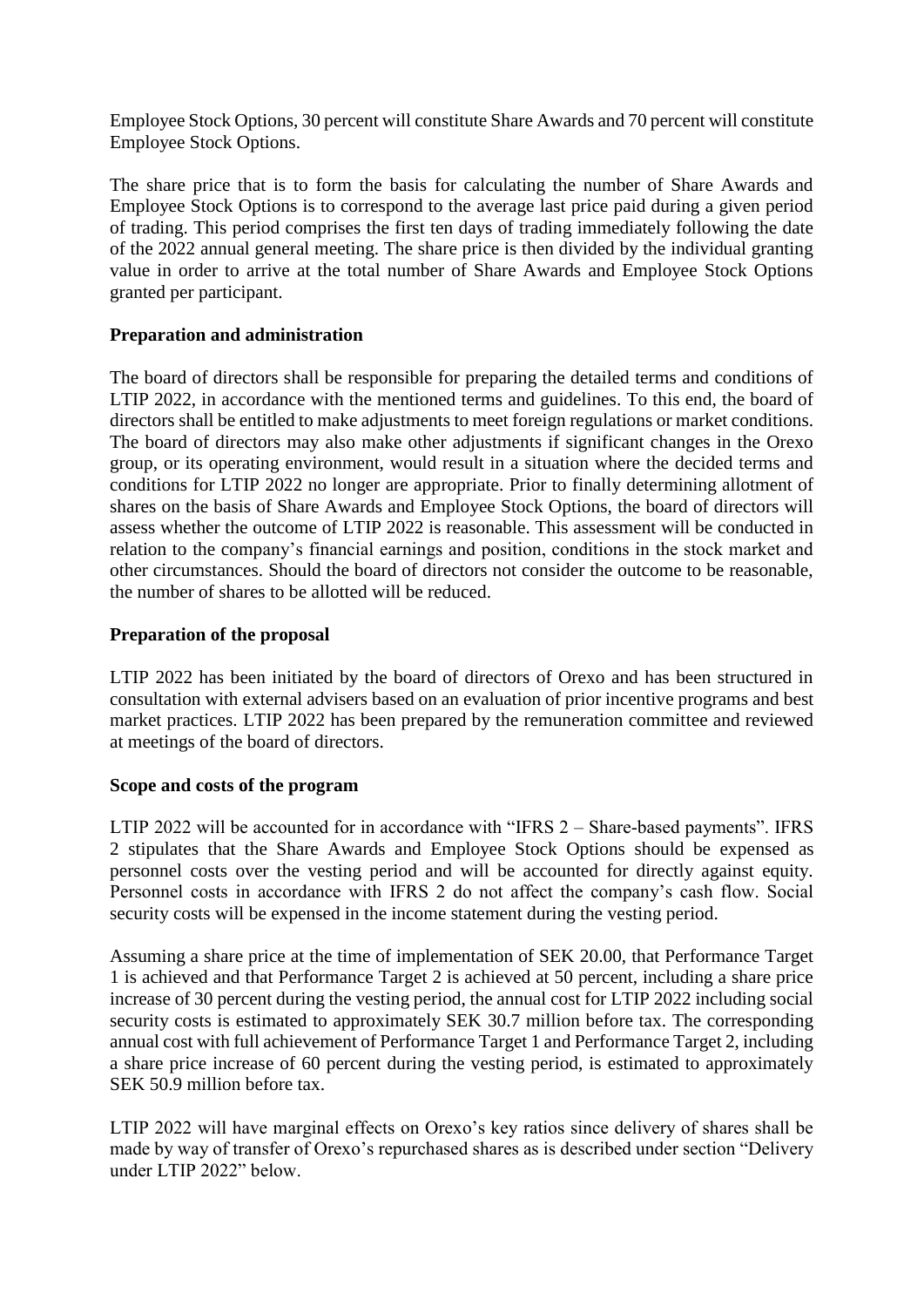Since delivery of shares under LTIP 2022 shall be made by way of transfer of Orexo's repurchased shares, LTIP 2022 entails no dilution of the shareholding of the company. The maximum level of dilution for all other outstanding long-term incentive programs in the company amounts to 0 percent, since delivery of shares shall be made by way of transfer of Orexo's repurchased shares.

Information on Orexo's existing incentive programs can be found in the 2021 annual report, note 10 and 24, as well as on the company's website www.orexo.com.

# **Delivery under LTIP 2022**

The board of directors proposes that delivery of shares under LTIP 2022 shall be made by way of transfer of Orexo's repurchased shares. In addition, the board of directors proposes that delivery may also be satisfied through payment of a cash amount that is equal to the value of the Orexo share on the date of vesting less the applicable strike price for any Employee Stock Options.

## *Resolution regarding adoption of new performance-based long-term incentive program LTIP Stay-on 2022 (item 22)*

The board of directors proposes that the annual general meeting resolves to implement a new performance-based long-term incentive program for certain Global Management Team ("**GMT**") employees and US Leadership Team ("**USLT**") employees within the Orexo group ("**LTIP Stay-on 2022**"). LTIP Stay-on 2022 is proposed to include up to approximately 13 GMT and USLT employees within the Orexo group.

LTIP Stay-on 2022 is a three-year performance-based program. Under LTIP Stay-on 2022, the participants will be granted, free of charge, (i) performance-based share awards ("**Share Awards**"), and (ii) performance-based employee stock options ("**Employee Stock Options**"), entitling to a maximum of 56,000 shares in Orexo, in accordance with the terms stipulated below. The Share Awards entitle to a maximum of 28,000 shares in Orexo and the Employee Stock Options entitle to a maximum of 28,000 shares in Orexo.

#### **The rationale for the proposal**

LTIP Stay-on 2022 substantially corresponds with the performance based long-term incentive program adopted at the annual general meeting 2021 (LTIP Stay-on 2021). LTIP Stay-on 2022 is intended for certain GMT and USLT employees within the Orexo group and qualification for participation in LTIP Stay-on 2022 is conditional upon the participant either keeping shares from allocations in Orexo's other on-going long-term incentive programs (the "**implemented LTIPs**") or investing in new Orexo shares with part of or the entire annual cash bonus of the participant. The board of directors of Orexo believes that an equity incentive program is an important part of a competitive remuneration package to be able to attract, retain and motivate qualified employees to the Orexo group. The board of directors further believes that LTIP Stayon 2022 constitutes an important incentive for GMT and USLT employees to keep shares in the company. With reference thereto, the board of directors has decided to propose the adoption of a program corresponding to the program adopted at the annual general meeting 2021 (LTIP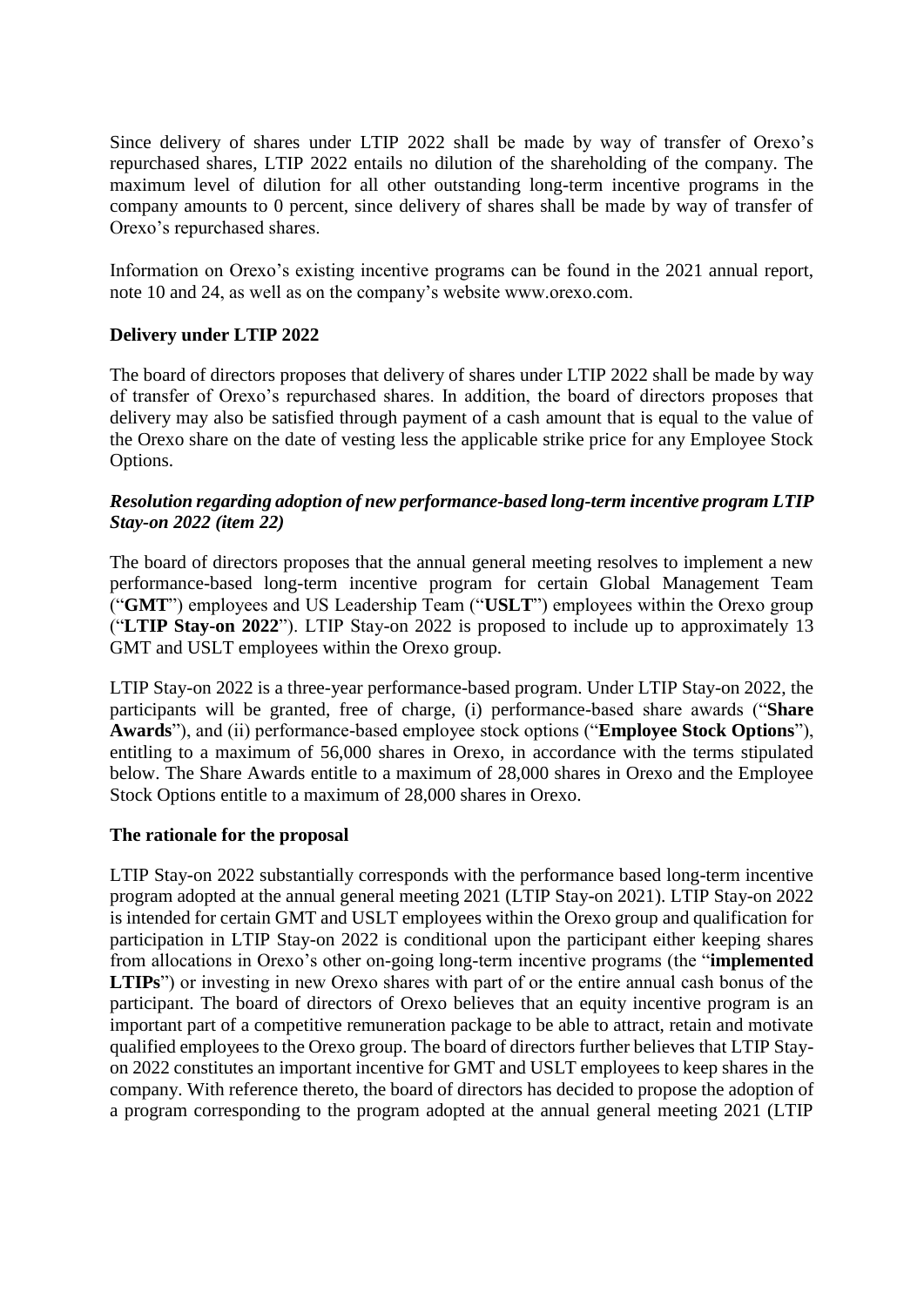Stay-on 2021). LTIP Stay-on 2022 is based on performance-based Share Awards and Employee Stock Options and adapted to the current needs of the Orexo group.

The purpose of LTIP Stay-on 2022 is to attract, retain and motivate employees of the Orexo group, provide a competitive remuneration package and to align the interests of GMT and USLT employees with the interests of the shareholders. The board of directors is of the opinion that this strengthens the interest for Orexo's business and also stimulates company loyalty in the future. In light of the above, the board of directors believes that the implementation of LTIP Stay-on 2022 will have a positive effect on the development of the Orexo group and consequently that LTIP Stay-on 2022 is beneficial to both the shareholders and the company.

# **Conditions for Share Awards and Employee Stock Options**

The following conditions shall apply for the Share Awards and the Employee Stock Options.

- Qualification for participation in LTIP Stay-on 2022 is conditional upon the participant (i) keeping shares from allocations in any of Orexo's implemented LTIPs between 1 May 2022 and 31 July 2022 ("**Opt-in 1**"), or (ii) investing in new Orexo shares with part of or the entire annual cash bonus of the participant between 1 February 2023 and 30 April 2023 ("**Opt-in 2**").
- Under Opt-in 1, the Share Awards and the Employee Stock Options shall be granted free of charge to the participants as soon as possible after 31 July 2022 and no later than on 31 August 2022.
- Under Opt-in 2, the Share Awards and the Employee Stock Options shall be granted free of charge to the participants as soon as possible after 30 April 2023 and no later than on 31 May 2023.
- Out of the granted Share Awards and Employee Stock Options, 50 percent shall constitute Share Awards and 50 percent shall constitute Employee Stock Options. Every five (5) shares kept in accordance with Opt-in 1 and every five (5) shares acquired in accordance with Opt-in 2, respectively, entitle the participant to one (1) Share Award and one (1) Employee Stock Option.
- Each Share Award entitles the holder to receive one share in the company, free of charge, except for the appropriate taxes, three years after the granting of the Share Award (the vesting period), provided that the holder, with some exceptions, still is employed by the Orexo group.
- Each Employee Stock Option entitles the holder to receive one share in the company upon payment of the strike price, three years after the granting of the Employee Stock Option (the vesting period), provided that the holder, with some exceptions, still is employed by the Orexo group. The strike price shall be fixed to 100 percent of the volume-weighted average price for the Orexo share during the ten trading days preceding the date of the annual general meeting 2022.
- A prerequisite for entitlement to receive shares on the basis of Share Awards is that Performance Targets 1 and/or 2 have been satisfied pursuant to the terms and conditions specified below.
- A prerequisite for entitlement to receive shares on the basis of Employee Stock Options is that Performance Target 1 has been satisfied pursuant to the terms and conditions specified below.
- The number of Share Awards and Employee Stock Options encompassed by LTIP Stayon 2022 is to be re-calculated in the event that changes occur in Orexo's equity capital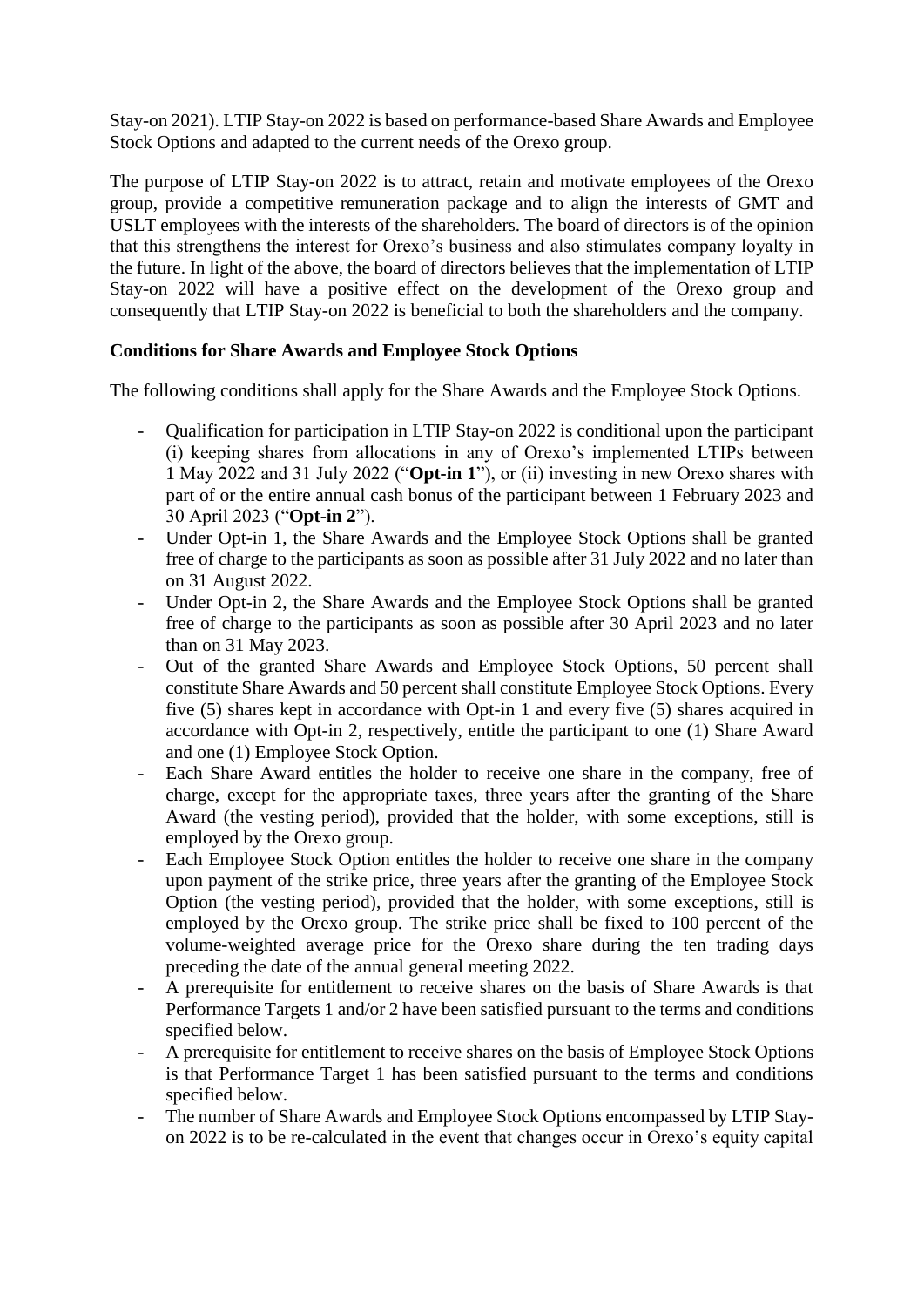structure, such as a bonus issue, merger or consolidation of shares, new issue, reduction of the share capital or similar measures.

- To make the participants' interest equal with the shareholders', Orexo will compensate the participants for distributed dividends, if any, during the vesting period by increasing the number of shares that each Share Award and each Employee Stock Option, respectively, entitles to after the vesting period.
- The Share Awards and the Employee Stock Options are non-transferable and may not be pledged.
- The Share Awards and the Employee Stock Options can be granted by the parent company and any other company within the Orexo group.

## **Performance Conditions**

The Share Awards are to be divided according to two different performance conditions encompassed by LTIP Stay-on 2022. The performance conditions focus on the holder still being employed by the Orexo group ("**Performance Target 1**") and Orexo's financial and operational targets for 2022 ("**Performance Target 2**"). Of each participant's granted Share Awards, 50 percent will pertain to Performance Target 1 and up to 50 percent will pertain to Performance Target 2.

The Employee Stock Options are to be divided according to one performance condition encompassed by LTIP Stay-on 2022, which is Performance Target 1. Of each participant's granted Employee Stock Options, 100 percent will pertain to Performance Target 1, meaning that no Employee Stock Options will vest unless the performance target is met.

The allotment of shares that each participant later may receive depends on achievement of the established performance targets as described below.

**Performance Target 1 (for Share Awards and Employee Stock Options)**: This target pertains to the holder still being employed by the Orexo group upon vesting.

**Performance Target 2 (for Share Awards)**: This target pertains to the fulfilment of the financial and operational targets for the financial year 2022 as established by the board of directors and relates to Orexo's key KPIs as for example revenue, profitability and achieved milestones, etc. Performance achievement of individual targets is weighted into an overall average performance achievement. The outcome will be measured lineally; meaning that from zero to 100 percent of the Share Awards will vest depending on the overall average rate of performance of the financial and operational targets. All Share Awards will vest and entitle to one share each if 100 percent of the overall average performance is achieved. When calculating the overall performance achievement, individual targets may account for a maximum of 120 percent achievement, but the overall average performance is capped at 100 percent. If performance achievement falls below 80 percent for an individual target, this individual target accounts for zero in the calculation of the overall average achieved.

The board of directors will present the rate of achievement of Performance Target 2 in the Annual Report for 2022.

# **Allocation**

Every five (5) shares kept in accordance with Opt-in 1 and every five (5) shares acquired in accordance with Opt-in 2, respectively, entitle the participants of LTIP Stay-on 2022 to one (1)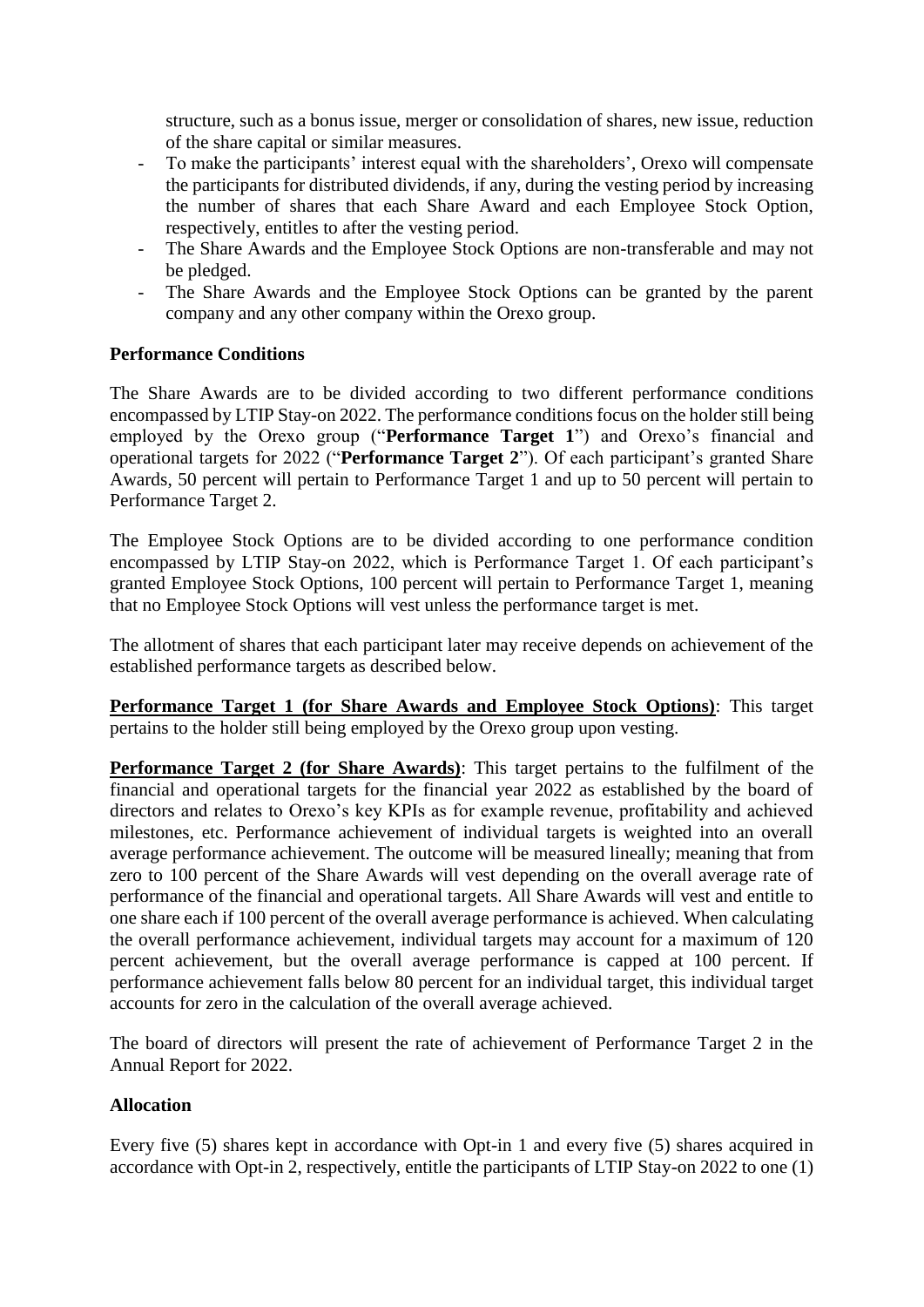Share Award and one (1) Employee Stock Option. Out of the allocated Share Awards and Employee Stock Options, 50 percent will constitute Share Awards and 50 percent will constitute Employee Stock Options.

In relation to allocation under Opt-in 1, the board of directors shall resolve upon the final allocation of the Share Awards and Employee Stock Options as soon as possible after 31 July 2022. In relation to allocation under Opt-in 2, the board of directors shall resolve upon the final allocation of the Share Awards and Employee Stock Options as soon as possible after 30 April 2023.

## **Preparation and administration**

The board of directors shall be responsible for preparing the detailed terms and conditions of LTIP Stay-on 2022, in accordance with the mentioned terms and guidelines. To this end, the board of directors shall be entitled to make adjustments to meet foreign regulations or market conditions. The board of directors may also make other adjustments if significant changes in the Orexo group, or its operating environment, would result in a situation where the decided terms and conditions for LTIP Stay-on 2022 no longer are appropriate. Prior to finally determining allotment of shares on the basis of Share Awards and Employee Stock Options, the board of directors will assess whether the outcome of LTIP Stay-on 2022 is reasonable. This assessment will be conducted in relation to the company's financial earnings and position, conditions in the stock market and other circumstances. Should the board of directors not consider the outcome to be reasonable, the number of shares to be allotted will be reduced.

## **Preparation of the proposal**

LTIP Stay-on 2022 has been initiated by the board of directors of Orexo and has been structured in consultation with external advisers based on an evaluation of prior incentive programs and best market practices. LTIP Stay-on 2022 has been prepared by the Remuneration Committee and reviewed at meetings of the board of directors.

#### **Scope and costs of the program**

LTIP Stay-on 2022 will be accounted for in accordance with "IFRS 2 – Share-based payments". IFRS 2 stipulates that the Share Awards and Employee Stock Options should be expensed as personnel costs over the vesting period and will be accounted for directly against equity. Personnel costs in accordance with IFRS 2 do not affect the company's cash flow. Social security costs will be expensed in the income statement during the vesting period.

Assuming a share price at the time of implementation of SEK 20.00, that Performance Target 1 is achieved and that Performance Target 2 is achieved at 50 percent, including a share price increase of 30 percent during the vesting period, the annual cost for LTIP Stay-on 2022 including social security costs is estimated to approximately SEK 1.1 million before tax. The corresponding annual cost with full achievement of Performance Target 1 and Performance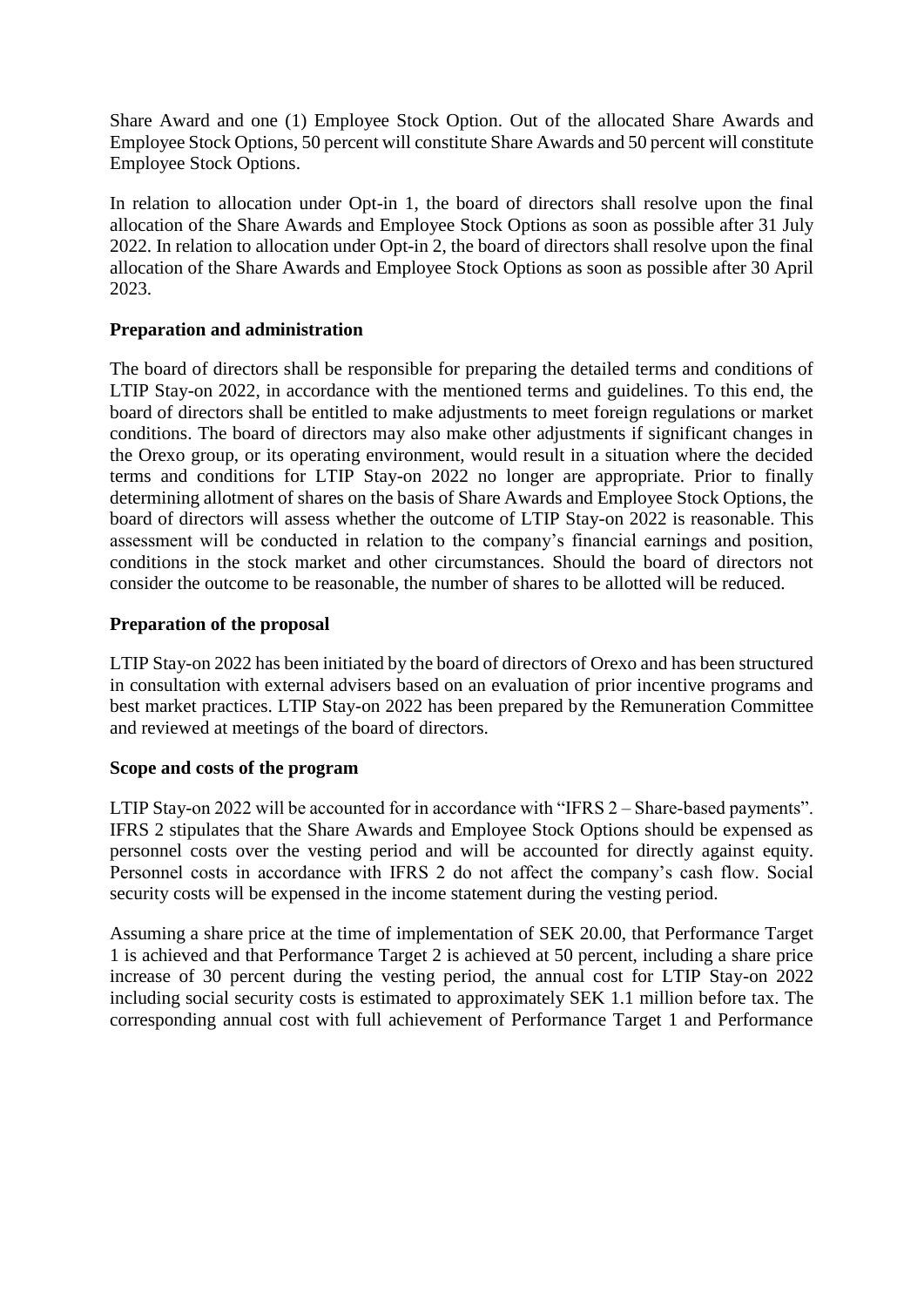Target 2, including a share price increase of 60 percent during the vesting period, is estimated to approximately SEK 1.7 million before tax.

LTIP Stay-on 2022 will have marginal effects on Orexo's key ratios since delivery of shares shall be made by way of transfer of Orexo's repurchased shares as is described under section "Delivery under LTIP Stay-on 2022" below.

Since delivery of shares under LTIP Stay-on 2022 shall be made by way of transfer of Orexo's repurchased shares, LTIP Stay-on 2022 entails no dilution of the shareholding of the company. The maximum level of dilution for all other outstanding long-term incentive programs in the company amounts to 0 percent, since delivery of shares shall be made by way of transfer of Orexo's repurchased shares.

Information on Orexo's existing incentive programs can be found in the 2021 annual report, note 10 and 24, as well as on the company's website www.orexo.com.

# **Delivery under LTIP Stay-on 2022**

The board of directors proposes that delivery of shares under LTIP Stay-on 2022 shall be made by way of transfer of Orexo's repurchased shares. In addition, the board of directors proposes that delivery may also be satisfied through payment of a cash amount that is equal to the value of the Orexo share on the date of vesting less the applicable strike price for any Employee Stock Options.

\_\_\_\_\_\_\_\_\_\_\_\_\_\_\_\_\_\_\_\_\_\_\_\_

A resolution in accordance with the board of directors' proposal in item 19 shall only be valid where supported by not less than two-thirds of both the votes cast and the shares represented at the meeting and resolutions in accordance with the board of directors' proposal in items 20, 21 and 22 shall only be valid where supported by not less than nine-tenths of both the votes cast and the shares represented at the meeting.

The shareholders are reminded of their right to request information in accordance with Chapter 7 Section 32 of the Swedish Companies Act. The annual report and all other documents, including the nomination committees' motivated statement and the auditor's report pursuant to Chapter 8 Section 54 of the Companies Act, are available at the company's office at Rapsgatan 7E, in Uppsala and at www.orexo.se no later than three weeks before the meeting and will be sent to shareholders who so request and who inform the company of their postal address. This notice is a translation of a Swedish notice and in case of any deviations between the both language versions, the Swedish version shall prevail.

#### **Processing of personal data**

For information on how your personal data is processed, see https://www.euroclear.com/dam/ESw/Legal/Privacy-notice-bolagsstammor-engelska.pdf.